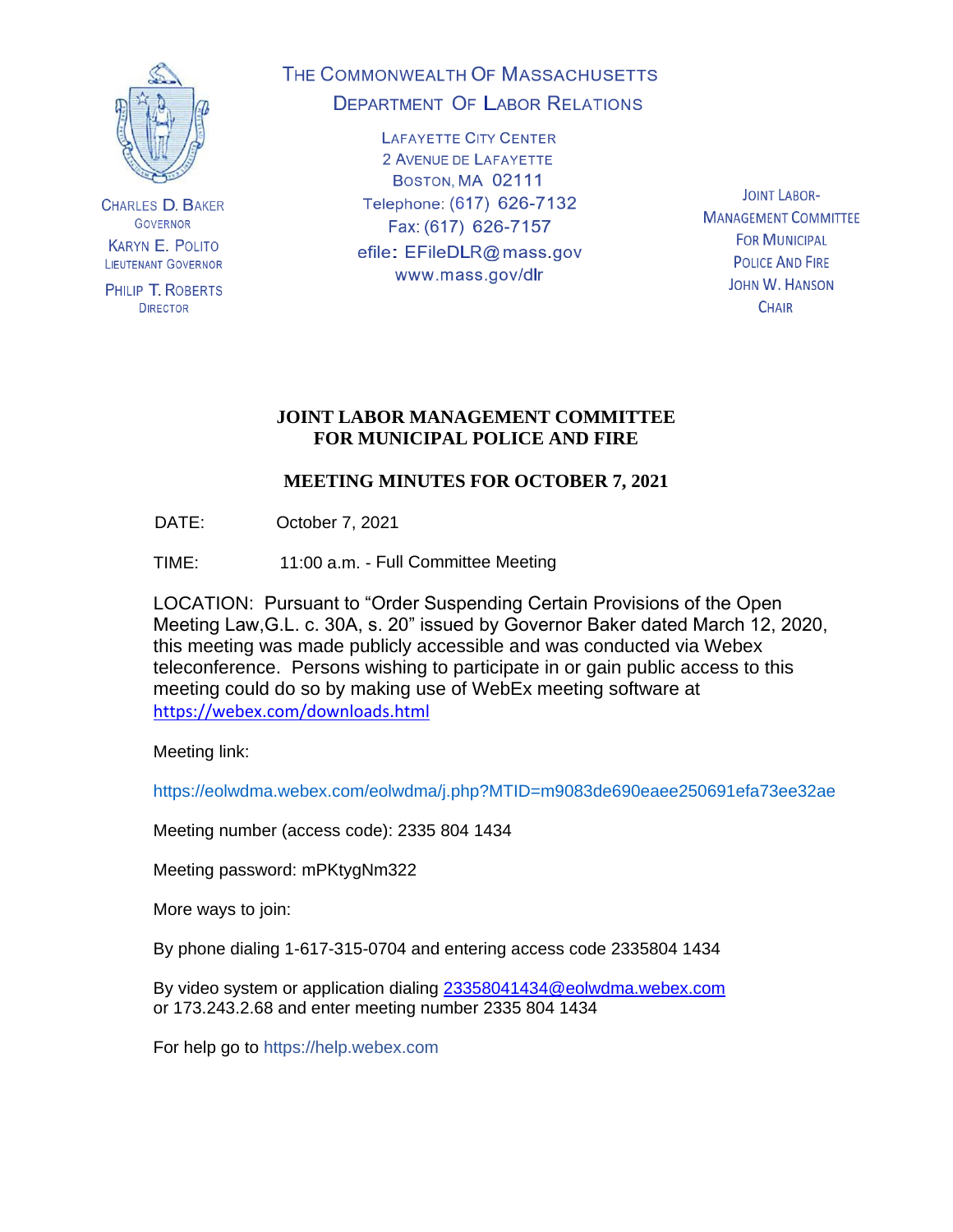**Committee Members Present:** Chairman Hanson; Police**:** Andrews; Perreira; Management: Yanakakis.

**Alternates Present:** Fire: Keene, Cross, Young; Police: DeMille, Pedrini, Nelson, Gibney; Management: Frederickson, Bain, McCall, Williams.

**Staff Present:** Cummings**,** Driscoll**,** Hubley, Morgado.

**Others Present:** Philip Roberts (DLR), Dave Koffman (MMA)

#### **OPEN SESSION**

Chairman Hanson called the meeting to order at 11:04 A.M.

The meeting was recorded by Chairman Hanson.

- o *Administrative updates:*
	- $\circ$  Vote to accept the full Committee meeting minutes from September 23, 2021.

**Motion by Keene, seconded by Yanakakis: to accept the minutes from the Committee meeting on September 23, 2021.**

**The Motion passed unanimously.**

o *Chairman's report:*

Chairman Hanson noted the Committee's increasing caseload.

#### *Review and Act on the following Petition, Jurisdiction and Awaiting Funding List (AFL) Cases*

1. JLM-21-8708 Lexington Police DC,GD Vote on Jurisdiction

Mr. Driscoll briefed the Committee.

**Motion by Andrews, seconded by Yanakakis: to take jurisdiction in the case of the Lexington Police Patrol Association and the Town of Lexington, JLM-21-8708.**

**The Motion passed unanimously.**

**Motion by Andrews, seconded by Yanakakis: to assign the following Committee members to the case of the Lexington Police Patrol Association and the Town of Lexington, JLM-21-8708: Pedrini/Gibney for Police and Goldsmith for Management or substitutes as so designated and approved by the Police and Management Chairs respectively.**

**The Motion passed unanimously.**

| 2. JLM-21-8756 | JOEH, DJM            |
|----------------|----------------------|
| Canton Fire    | Vote on Jurisdiction |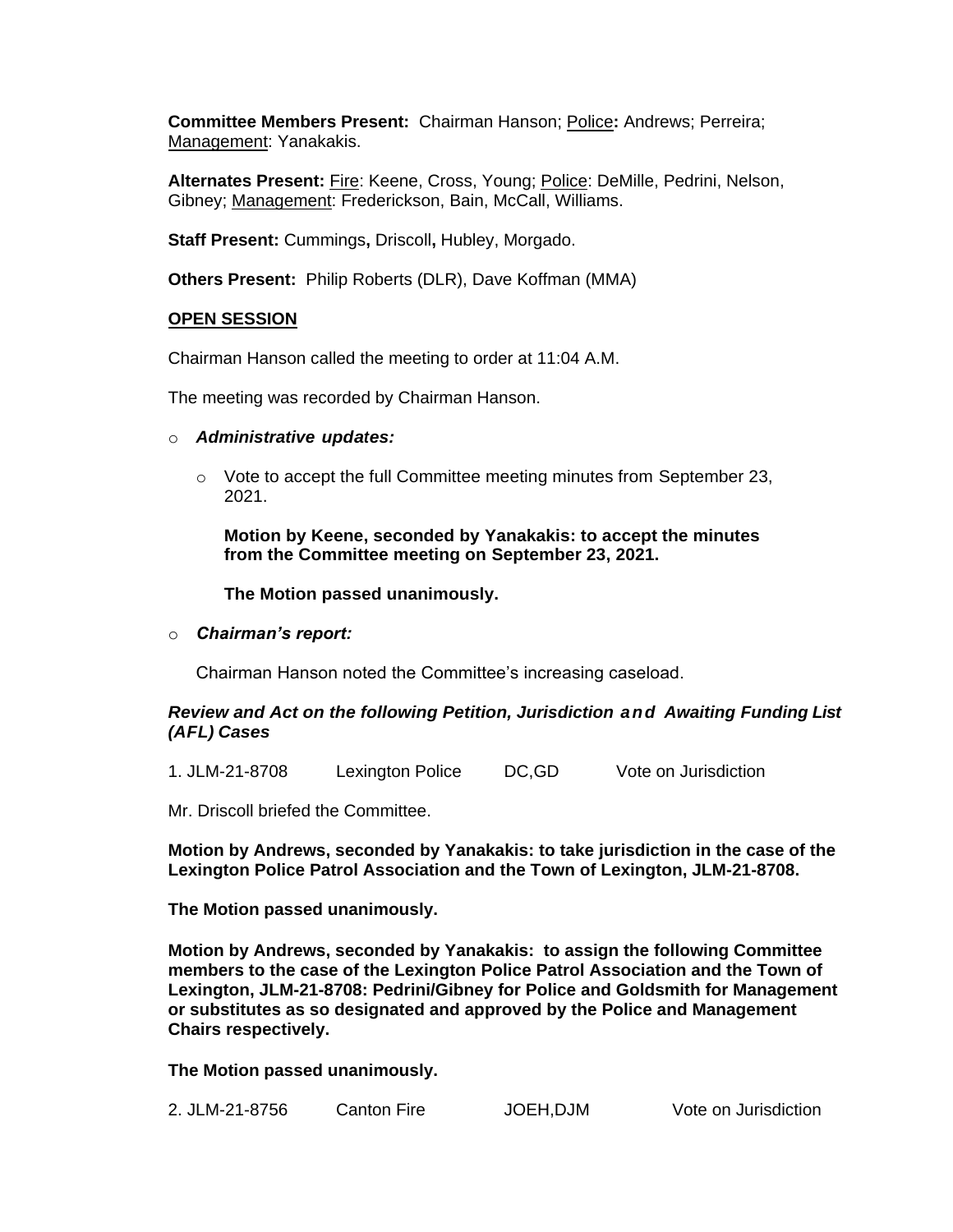Mr. Morgado briefed the Committee.

**Motion by Keene, seconded by Yanakakis: vote to take jurisdiction in the case of the Canton Fire Fighters, Local 1580 IAFF and the Town of Canton, JLM-21-8756.**

**The Motion passed unanimously.**

**Motion by Keene, seconded by Yanakakis: to assign the following Committee members to the case of Canton Fire Fighters, Local 1580 IAFF and the Town of Canton, JLM-21-8756: Keene for Fire and Hayes for Management or substitutes as so designated and approved by the Fire and Management Chairs respectively.**

**The Motion passed unanimously.**

3. JLM-20-8164 Melrose Fire JOEH,DJM Awaiting Funding

Mr. Morgado briefed the Committee.

**Motion by Keene, seconded by Yanakakis: to remove the case from the Committee's docket as the contract has been funded by the City.**

#### **The Motion passed unanimously.**

| JOEH, DJM<br>4. JLM-20-7968<br><b>Awaiting Funding</b><br>New Bedford Fire |  |  |
|----------------------------------------------------------------------------|--|--|
|----------------------------------------------------------------------------|--|--|

Mr. Morgado briefed the Committee.

**Motion by Keene, seconded by Yanakakis: to remove the case from the Committee's docket as the contract has been funded by the City.**

#### **The Motion passed unanimously.**

5. JLM-20-7994 Kingston Police DC,GD Funded/Remove

Mr. Cummings, Mr. Driscoll and Chairman Hanson briefed the Committee.

**Motion by Andrews, seconded by Yanakakis: to remove the case from the Committee's docket as the contract has been funded by the Town.**

#### **The Motion passed unanimously.**

- 6. JLM-20-7995 Kingston Superiors DC,GD Funded/Remove
- Mr. Cummings, Mr. Driscoll and Chairman Hanson briefed the Committee.

**Motion by Andrews, seconded by Yanakakis: to remove the case from the Committee's docket as the contract has been funded by the Town.**

#### *Adjournment*